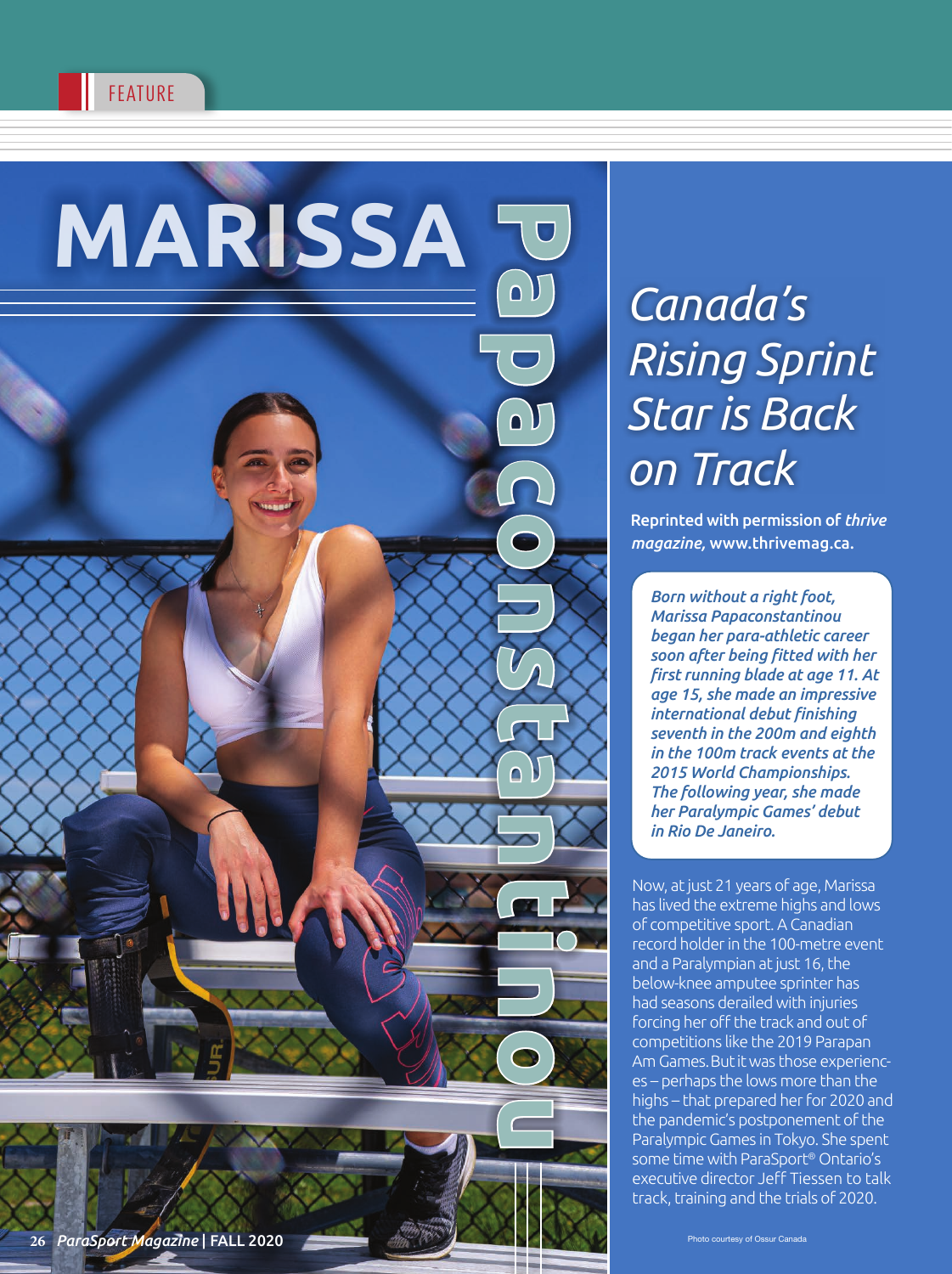## **PO:** *Let's get right to it. Canada's athletics community had high hopes for you in Tokyo. Did you hold those same expectations for yourself?*

**Marissa:** I've had some real hardships leading up to 2020 in terms of injuries. Those tough times made me change my mindset and my focus. I'm now all about taking everything day by day, riding the wave and taking things that I can't control in stride. Putting too much pressure on myself started to wear me down, and wear me down early in my career as I see it, so I needed to start thinking more long-term instead of right here, right now.

#### **PO:** *That said, how did you respond to the news of the postponement of the 2020 Paralympic Games?*

**Marissa:** I think I've handled the pandemic quite well, all things considered. My training was going great and then the world started shutting down. And then came the uncertainty of the Games. And then, the stress and anxiety. There were no training facilities and no tracks to run on. We had no way to continue to train at an optimal level. If the Paralympics were going to happen we had no way to qualify, no way to be in the shape to perform at our best. When they pulled the plug, honestly, it was actually more of a relief than a disappointment for me.

#### **PO:** *Being on a four-year training and competing schedule this had to be pretty deflating too?*

**Marissa:** I was able to put the pandemic in perspective early on, thanks to my promise to myself to take things day by day. I saw how it was affecting so many people. It was bigger than sport. Being able to compete is a privilege, and so much in our daily life is a privilege. I saw myself as lucky; I was healthy, and able to train in my home and go out for runs.

## **PO:** *As a high-performance athlete, how did you adapt?*

**Marissa:** It's been an interesting journey. With no competitions and no team to train with, it made it hard to stay motivated… but I rode the wave, day by day. It took patience. Through injuries I've learned that you can't always construct timelines. Mentally, I used to put myself into uncomfortable situations causing more stress and anxiety. When there were setbacks it was very challenging for me to deal with them. All of that learning, and mental training, has prepared me for what has happened in 2020… controlling the things you can control. Having perspective on the things you can't.

## **PO:** *What about training? How have you managed that?*

**Marissa:** I'm a sprinter, but running on the road, on pavement, was not ideal and not good for my knees, particularly being an amputee. My training evolved through the pandemic. When I saw things trending toward shutting down, I had a conversation with my parents to ask them for some much-needed help. I asked them to help me with building a gym in our house. We got mats for the floor and a bar and plates for weight training. And really importantly, we got an indoor training bike for when the weather was bad. The opportunity for cross-training was something I was really fortunate to have. And I could keep up my lifting routine. I had online training meetings with my coach every weekday, to help with techniques. I connected with physiotherapists and chiropractors online as well. Overall, I maintained a good fitness level. I didn't want to lose all the hard work that I'd put in. But it's tough to make gains training that way, but I wanted to at least maintain.

#### **PO:** *How does your residual limb hold up to that kind of intensity?*

**Marissa:** Actually, my sound leg takes so much more load, and takes more of a beating, and it's that leg that has had most of my issues. My running socket and blade are great technology, and very comfortable. The gel liners are amazing to protect my limb.

#### **PO:** *You are in the Sports Media program at Ryerson University but train with the University of Toronto's Track Club right?*

**Marissa:** Yes. I train at U of T's Varsity Stadium. It works really well for me. I go to Ryerson for the program and career I want to pursue, but almost right next door is a great coach in Bob Westman, great teammates and a great facility.

## **PO:** *Where or when did your Paralympic aspirations begin?*

**Marissa:** I started playing soccer when I was three years old. I had a passion for track and field through elementary and high school but my parents wanted me in team sports until I was a little older. I was involved in soccer and basketball until I was 11 years old. When I got my first running blade, that's when I joined a local running group. When I was 13 I broke the Canadian record in the 100 meter sprint for my amputee classification. That's when it dawned on me that, "okay, I think I can do something with this." But I still didn't know what opportunities I would have in Paralympic sport until I saw some coverage of the Paralympic Games in London in 2012 on TV. I was only ever associated with able-bodied sports, always in a space with able-bodied kids. It wasn't until I went to my first para meet that I was with a group of people who were like me. Before that I was always the only kid with a disability on the team. My first para event expanded my horizons to a whole other world that I never had been exposed to.